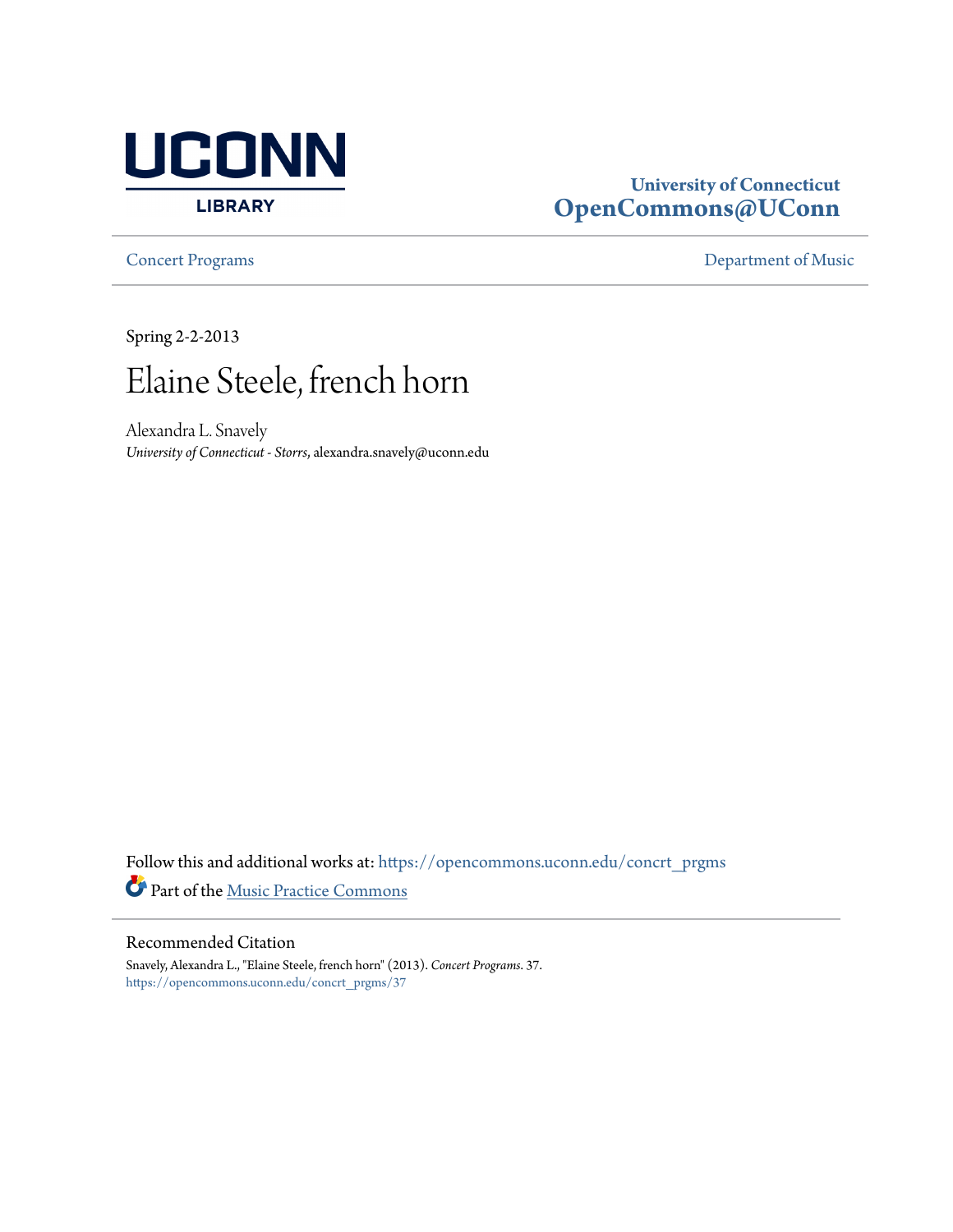

music

Saturday, February 2nd, 2013 at 3:00 p.m. von der Mehden Recital Hall

*UPCOMING EVENTS see the complete list on facebook*

**Nathaniel Baker,** *piano* Saturday, February 9th, 2013 at 3:00 p.m.

**Make a Wish Lecture** Sunday, February 10th, 2013 at 3:00 p.m.

**Songfest** Sunday, February 10th, 2013 at 7:30 p.m.

**Funky Dawgz** Tuesday, February 12th, 2013 at 7:30 p.m.

# **Elaine Steele,** *french horn*

## Allan Conway, *piano*

**For the courtesy of the artists and your fellow patrons, kindly turn off cell phones and other electronic devices for the duration of the performance.**

Visit the School of Fine Arts web site at www.sfa.uconn.edu

| School of Fine Arts          | 486-3016 |           |
|------------------------------|----------|-----------|
| Dramatic Arts Department     | 486-4025 |           |
| Arts Outreach                | 486-3774 | Ballard   |
| Benton Museum                | 486-4520 | Connectic |
| Jorgensen Box Office         | 486-4226 | von der l |
| Community School of the Arts | 486-1073 | 24        |

Art Department 486-3930 Music Department 486-3728 Institute of Puppetry 486-4605 ut Repertory Theatre 486-4226 Mehden Recital Hall 486-2260 4-HOUR INFOLINE 486-2106

You can hear classical music on WHUS (91.7FM), the radio station of the University of Connecticut. On Sundays hear Dan Grieder's "Off the Beaten Track" and Wednesdays listen to "Jazz in the Morning with Cat" both from 10am-12pm.